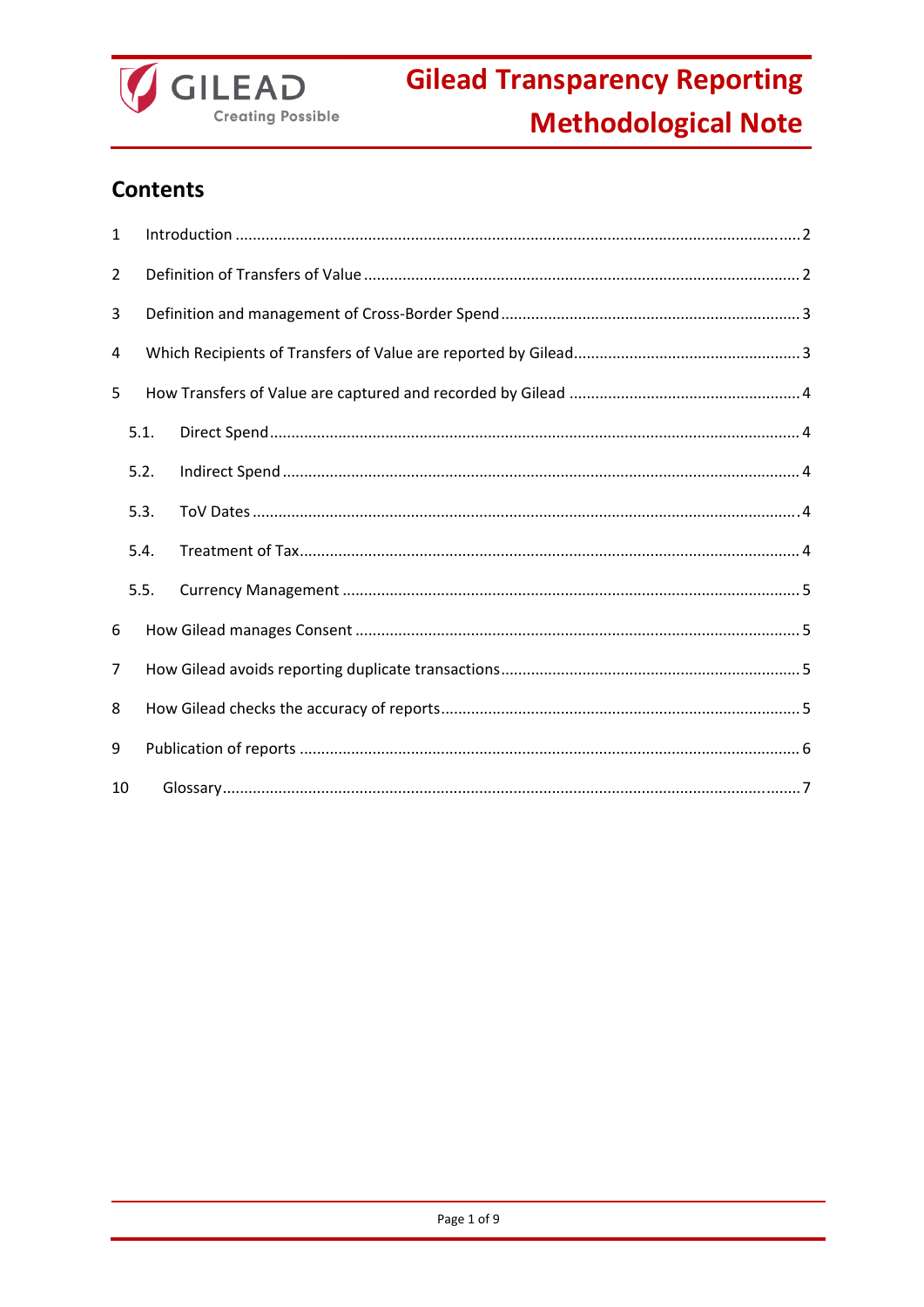### **1 Introduction**

This methodological note is intended to help readers understand how the **Transfers of Value (ToVs)** from Gilead SciencesInc. and its **Affiliates**(**Gilead**) to **Healthcare Professionals(HCPs)** and **Healthcare Organisations (HCOs)** within EFPIA countries have been collated and reported.

A glossary has been included at the end of this methodological note containing an alphabetical list of the main terms used within this note and their definitions. The terms in the glossary are always capitalised and appear in bold on first use within this note to aid lookup. The glossary also contains hyperlinks to other terms defined within the glossary to aid understanding.

Gilead has no "over the counter" medicines and no medical devices, so all Transfers of Value relate to prescription‐only medicines, i.e. those medicines that must be prescribed by a suitably qualified HCP.

Gilead began its EFPIA transparency reporting project in 2013 to supplement existing country transparency reporting mechanisms in Denmark, France, Netherlands, Portugal, and UK. This was to ensure that Gilead would be ready to capture all relevant ToVsto **Reportable Recipients** prospectively throughout 2015 prior to the first EFPIA disclosure in 2016.

To enable Gilead to have assurance that all ToVs to all Reportable Recipients will be reported in the correct format and language(s) for each country, it was decided to automate and standardise data extraction as far as possible and to use a **Reporting Engine** supplied by a **Reporting Engine Provider** to produce the reports. Gilead also uses the Reporting Engine Provider's HCP / HCO master data to confirm Reportable Recipients, which supports Gilead's data accuracy efforts.

To help with checking and managing the data locally, Gilead has engaged a Transparency & Monitoring Specialist for each Gilead Affiliate who is responsible for ensuring completeness and accuracy of data.

### **2 Definition of Transfers of Value**

ToVs may arise from the following broad types of activity (there are others):

- a. **Advisory Boards** ‐ HCPs give Gilead independent advice and contribute with their expertise on particular aspects of Gilead's strategy or the use of Gilead's medicines, where the knowledge cannot be obtained within Gilead. Gilead may pay an honorarium to each participant and / or pay their travelling expensesto the place where the meeting is being held.
- b. **Meetings** ‐ Gilead arranges meetings for HCPs on different topics such as education on a specific therapy area or other scientific events. The knowledge and expertise of HCPs are often needed to help conduct these events. Gilead may pay an honorarium and/or travelling expenses to the consultants participating in these events.
- c. **Individual support** Gilead may support one or more HCPs to attend a scientific conference or congress which might include paying the HCPs' conference fees and / or their travelling expenses.
- d. **HCO Sponsorship** ‐ Gilead may Sponsor one or more HCOs who will choose which HCPs to send to a conference. In this case, Gilead does not know which HCPs received the ToVs and will therefore report the ToVs against the relevant HCOs.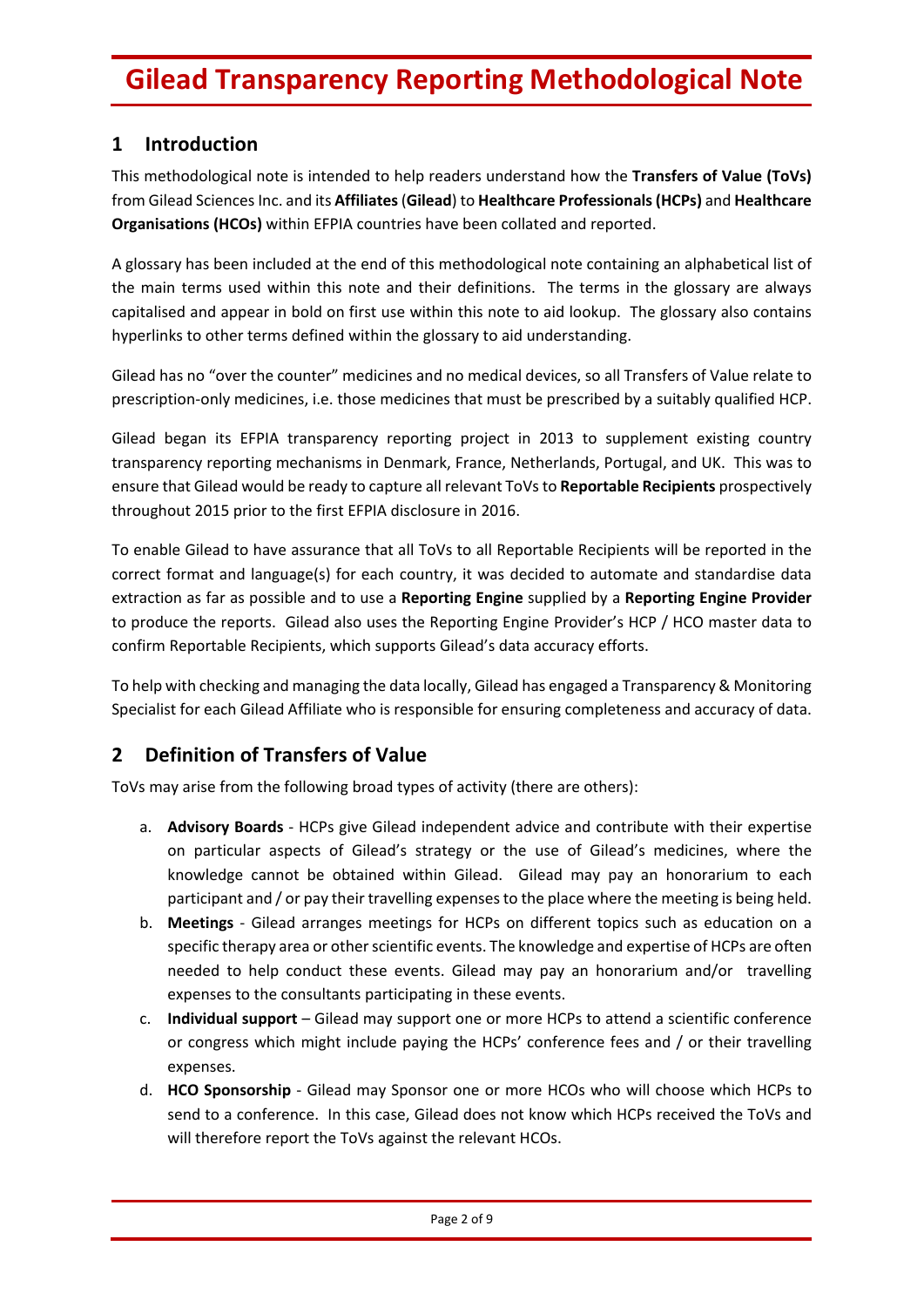- e. **Clinical trials** ‐ Gilead pays HCOs to participate in clinical trials which are an essential part of ensuring that medicines are effective and have an appropriate safety profile. Gilead may also pay travelling expenses for HCPs involved in clinical trials to travel to meetings with other HCPs involved in the same clinical trials. Clinical trials ToVs are reported within the aggregated figure for research and development activities within each country provided the clinical trials are not Non-Interventional Retrospective. Following the relevant EFPIA guidance, any ToVs for Non‐Interventional Retrospective clinical trials are reported at individual level as fees for services and associated travelling expenses.
- f. **Market research** ‐ small ToVs might be made to HCPs in return for answering questions about Gilead products and / or a therapeutic area. Gilead generally participates in "double blinded" market research where it does not know the identities of the participants. Gilead has therefore not reported any ToVs for these market research activities.
- g. **Investigator Sponsored Research** research may be undertaken by individual HCPs and / or HCOs where they would like to investigate a particular aspect of a Gilead medicine. This type of research, where supported by paying a **Grant** to the relevant HCO, is reported as a ToV under the appropriate heading.
- h. **Grants** and **Donations** Gilead may make grants or donations to HCOs to enhance patient care or for the purpose of supporting research.
- i. Note that food and drink is not reportable under the **EFPIA Disclosure Code**.

### **3 Definition and management of Cross‐Border Spend**

Some ToVs to Reportable Recipients are made by a Gilead Affiliate, or on behalf of a Gilead Affiliate, that is not the "home country" (country of principal practice) of the HCP or HCO receiving the ToVs. For example, Gilead UK might make ToVs to a German HCP, or an events agency working for Gilead's European Head Office might make ToVs to several HCPs from different countries. This is called **Cross‐ Border Spend**.

Any ToVs made by, or on behalf of, any Gilead Affiliates to Reportable Recipients within EFPIA countries, including Cross‐Border Spend, are captured as described under "How Transfers of Value are captured and recorded by Gilead".

### **4 Which Recipients of Transfers of Value are reported by Gilead**

Gilead has flagged all Reportable Recipients as defined under the EFPIA Disclosure Code within its internal systems to aid extraction of relevant ToVs. The Reportable Recipients are defined in the Glossary.

Where HCPs have set up separate legal entities through which to deliver their services, Gilead discloses the transfer of value under the names of the HCPs themselves wherever clearly identifiable; otherwise, the transfer of value is disclosed under the name of the legal entity, being treated as an HCO.

Where Gilead has made a transfer of value to a department within an HCO, that transfer of value is disclosed under the name of the department.

The local reporting template used is in English language and includes fields required.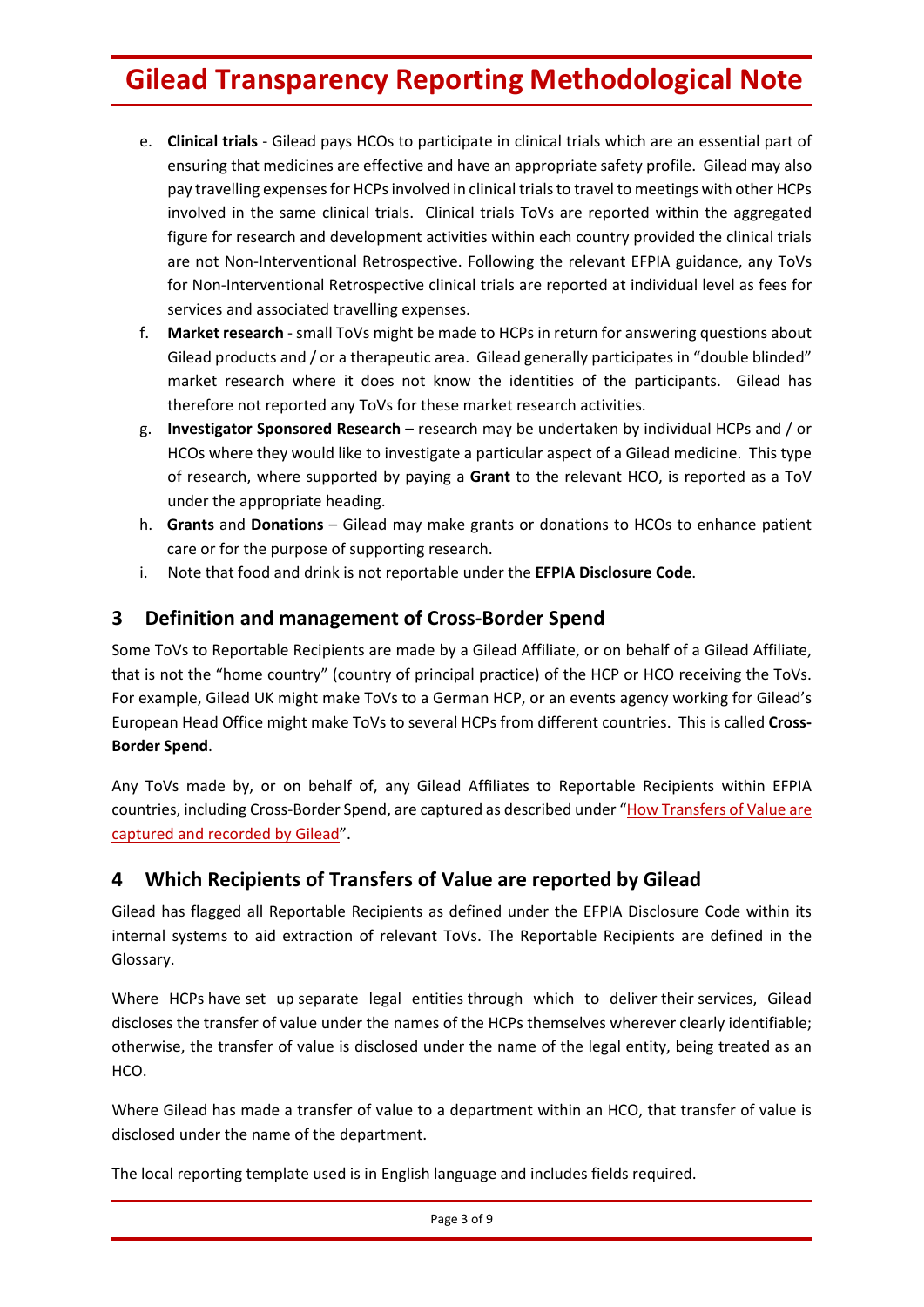Professional Congress Organisers (PCO) are not reportable recipients. Transfers of Values made to PCOs are disclosed under the end recipients (HCOs or HCPs) if they are clearly identifiable and the exact values transferred to them are made available by the PCOs.

### **5 How Transfers of Value are captured and recorded by Gilead**

#### **5.1. Direct Spend**

Gilead makes some ToVs directly to HCPs and HCOs; these transfers are referred to as **Direct Spend.** Direct Spend typically covers items such as fees for services and associated travelling expenses, plus any non‐monetary ToVs made to HCPs via Gilead employee out‐of‐pocket expenses.

Gilead has modified its **Enterprise Resource Planning (ERP)** system and employee expense reimbursement system to extract all Direct Spend to any Reportable Recipient into a standardised format. These data are uploaded into an internal database where they are checked and stored temporarily before being transferred to the Reporting Engine.

#### **5.2. Indirect Spend**

ToVs made to HCPs and HCOs by **Third Party Vendors** on behalf of Gilead are called **Indirect Spend**. Indirect Spend typically covers travel and accommodation at meetings and conferences, and may also include honoraria payments.

Gilead uses a template Excel spreadsheet to enable Third Party Vendors to capture ToVs to Reportable Recipients. The template Excel spreadsheet provides data in the same standardised format, which are then treated in the same way as for Direct Spend as described above.

#### **5.3. ToV Dates**

The date recorded against each ToV determines the ToV reporting period. The ToV date recorded by Gilead is the payment date except for the following instances:

- a. Air / Rail Travel: The ToV date is the date the travel ticket is issued (i.e. the date on which Gilead has committed to the travel);
- b. Travel Transfers: The ToV date is the date the transfer was provided; and
- c. Accommodation: The ToV date is the latest date on which the accommodation was provided (i.e. the last day of the hotel stay).

Some payments were made in 2020 for activities that occurred in 2019, and these are reported as ToVs in the 2020 report. Equally, some payments were made, and will be reported, in 2020 that relate to activities that occur in 2021.

#### **5.4. Treatment of Tax**

Austria have mandated that ToVs are reported exclusive of taxes. Gilead has complied with that mandate.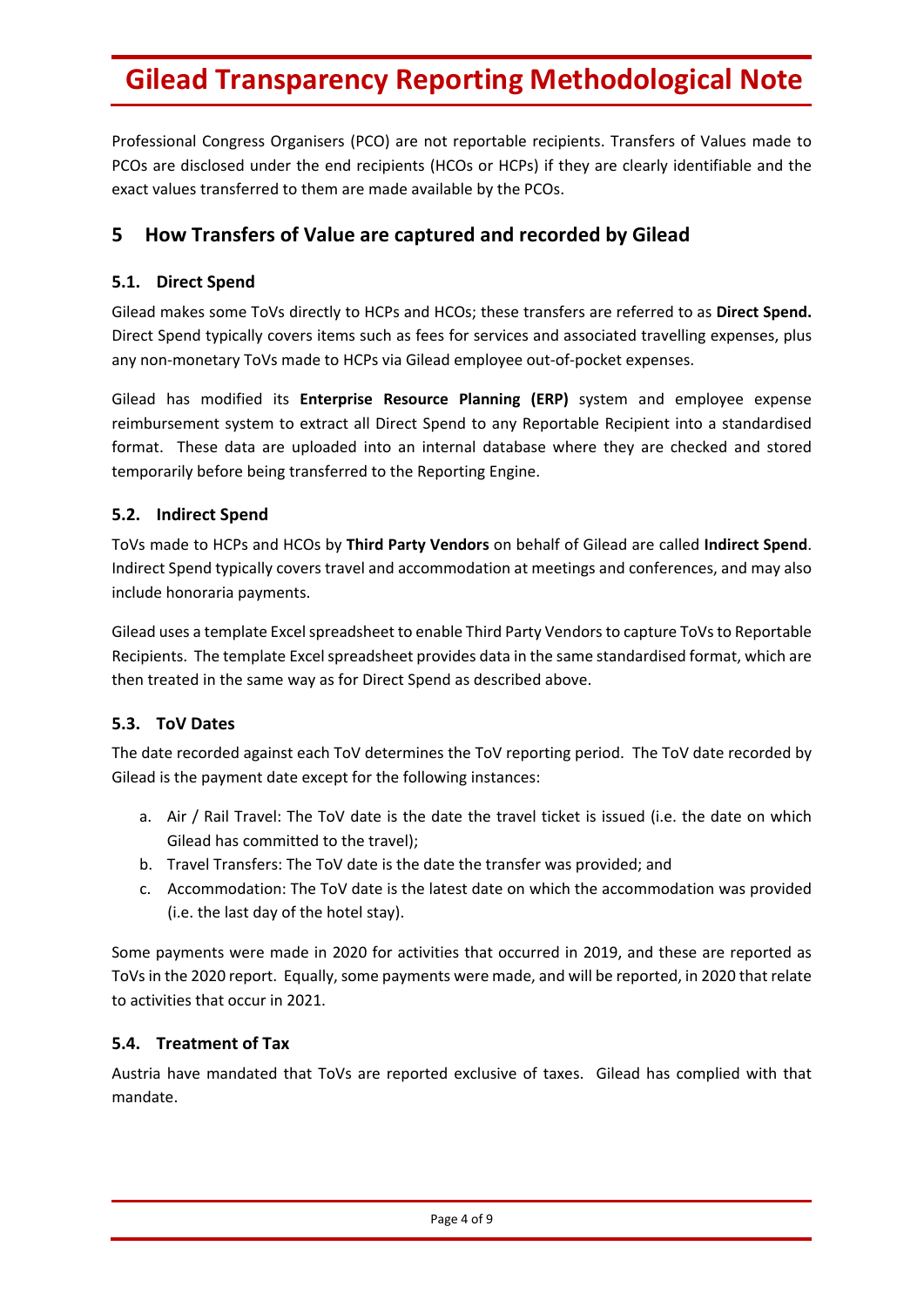#### **5.5. Currency Management**

Each ToV is transferred to the Reporting Engine in its original currency. The Reporting Engine has the capability to convert the ToV into any currency enabled within the system. This permits Gilead to publish the required local report in local currency, albeit some ToVs may have been made in a currency other than the local currency.

The Reporting Engine Provider maintains exchange rates within the Reporting Engine using rates obtained from a well‐known, reputable provider.

### **6 How Gilead manages Consent**

As required by local Data Privacy legislation Gilead has sought Consent from Reportable Recipients for individual disclosure of their ToVs in the EFPIA Report. Such Consent has been obtained by reporting period until further withdrawal, based on Gilead Affiliate business processes.

Gilead does not permit "cherry‐picking": either all ToVs made to a Reportable Recipient in a reporting period are disclosed individually, or they are disclosed in aggregate.

Following the implementation of the new General Data Protection Regulation (GDPR) on 25<sup>th</sup> of May 2018, this disclosure is fully compliant with the new requirements.

### **7 How Gilead avoids reporting duplicate transactions**

Gilead has put in place several steps to ensure that ToVs are reported only once. The key step is that the Gilead Affiliate that makes the ToV is responsible for capturing the ToV.

Where Gilead works with other pharmaceutical companies, each company reports the ToVs relating to the activities that they organised. For jointly organised events, the companies agree in advance which ToVs will be reported by each company. This mechanism avoids duplicate reporting for joint activities.

Transparency & Monitoring Specialists are responsible for reviewing Reportable Recipient ToVs in the Reporting Engine and taking reasonable steps to identify and resolve any potential duplicates.

As a minimum, Reportable Recipients who Consent to individual disclosure are pre‐notified of the ToVs Gilead intends to disclose in their name, and therefore have the opportunity to identify any duplications or other errors

#### **8 How Gilead checks the accuracy of reports**

In addition to the steps above to prevent duplicate ToVs, Transparency & Monitoring Specialists also review Reportable Recipient ToVs in the Reporting Engine for accuracy and completeness. Some of the activities they undertake as part of this review may include:

- a. Identifying inconsistencies in the EFPIA Report output, such as travelling expenses associated with services with no fees for services, or travelling expenses related to Sponsorship of cost of events without any associated registration costs;
- b. Sample checking ToVs back to source documentation, such as signed contracts or supplier invoices; and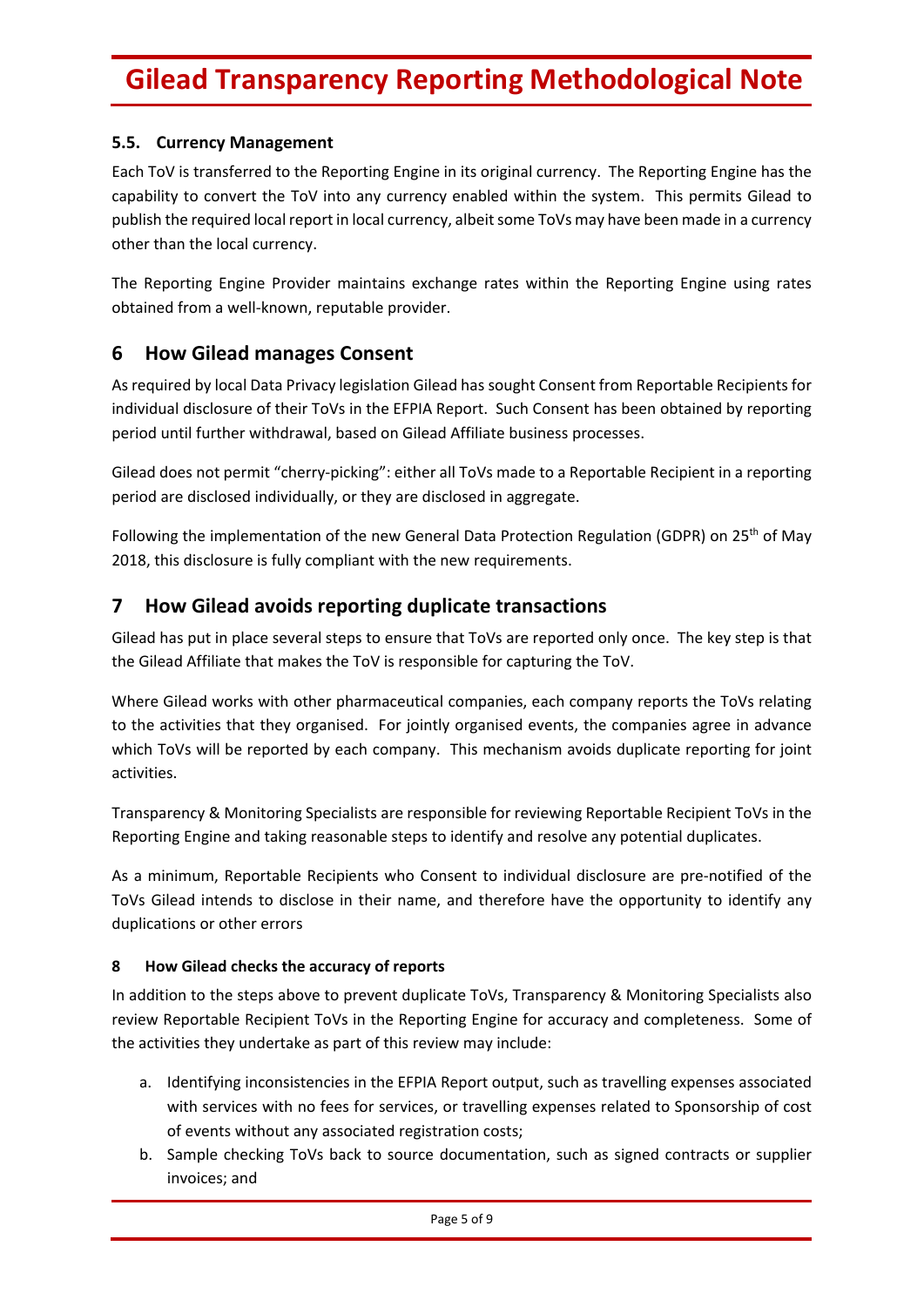- c. Tracing expected ToVs from planning documents through to the Reporting Engine;
- d. Before the disclosure publication, reportable recipients are given the opportunity to review the ToVs associated with them, and request amendment if required.

Such activities as those described above give Gilead reasonable assurance that the ToVs it reports are as accurate and complete as possible.

### **9 Publication of reports**

Transparency & Monitoring Specialists are responsible for producing the local report required under their local EFPIA Disclosure Code implementation and publishing it appropriately. The local report is published in one of the following ways: via the local industry association platform and on Gilead's Affiliate website.

Reportable Recipients may notify Gilead of any errors in reporting, or withdraw their Consent at any time.

Gilead's document retention period is 10 years in lieu of any statutory retention period.

Any queries regarding Gilead's EFPIA reporting should be addressed to public\_affairs@gilead.com.

June 2021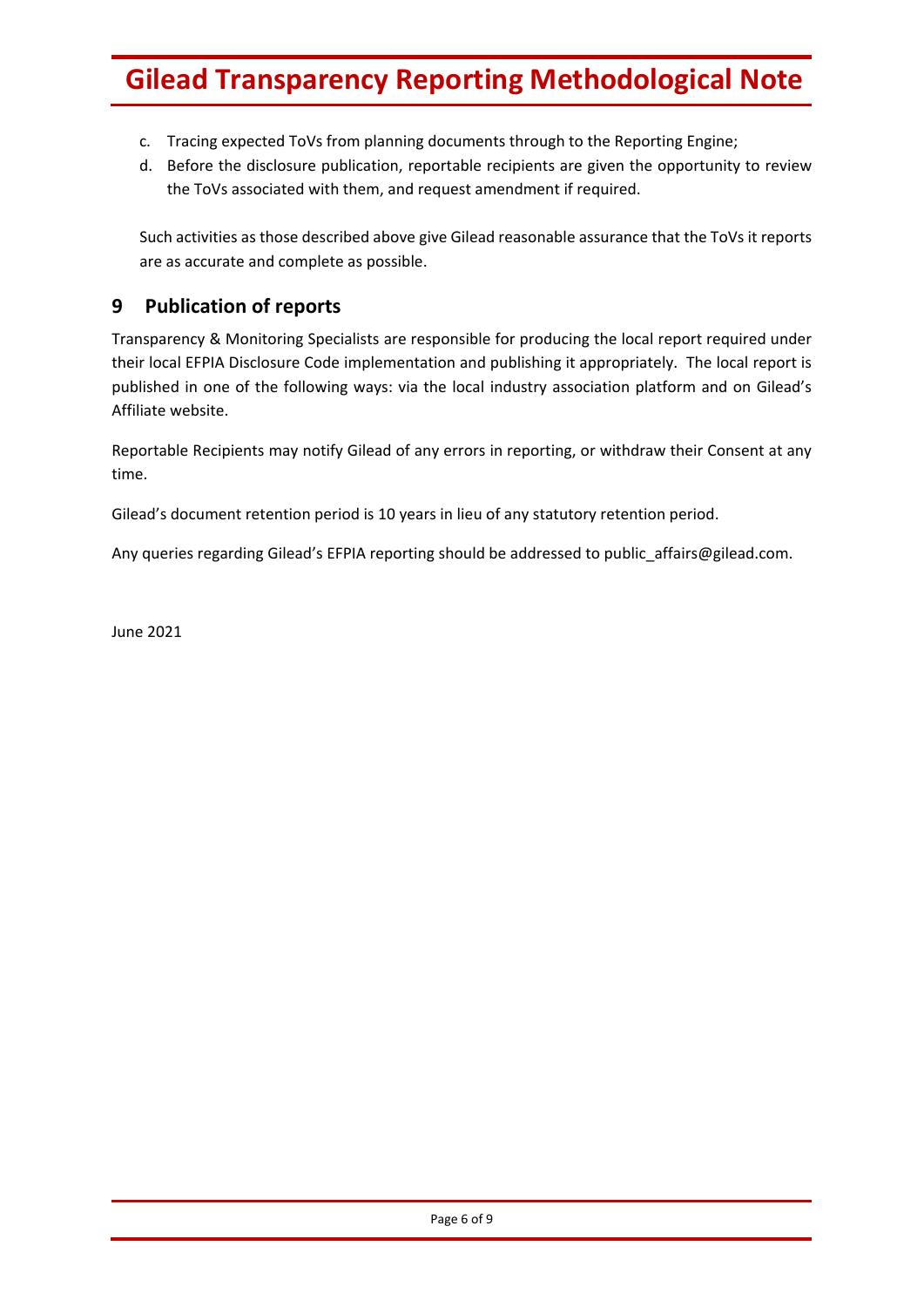### **10 Glossary**

This glossary includes the technical definitions of all terms used within this methodological note, including relevant abbreviations.

| <b>Term</b>                                                                           | <b>Meaning</b>                                                                                                                                                                                                                                                                                                                                                                                                      |
|---------------------------------------------------------------------------------------|---------------------------------------------------------------------------------------------------------------------------------------------------------------------------------------------------------------------------------------------------------------------------------------------------------------------------------------------------------------------------------------------------------------------|
| Consent                                                                               | Consent refers to the Reportable Recipient agreeing to Gilead's use and disclosure of that<br>Reportable Recipient's personal data for Data Privacy purposes.                                                                                                                                                                                                                                                       |
|                                                                                       | To be valid, Consent must be given freely and must be informed.                                                                                                                                                                                                                                                                                                                                                     |
|                                                                                       | For Consent to be 'informed', Gilead must tell the Reportable Recipient in advance of Consent<br>being given: (i) what personal data of that Reportable Recipient Gilead wants to collect; and (ii)<br>how Gilead intends to use that personal data.                                                                                                                                                                |
|                                                                                       | Consent can be withdrawn by the relevant Reportable Recipient at any time by giving notice to<br>Gilead.                                                                                                                                                                                                                                                                                                            |
| Cross-Border Spend                                                                    | Any payment made by one Gilead group company to a payee (Reportable Recipient) who is<br>reportable by another Gilead Affiliate (e.g. a payment made by the UK Affiliate to a German<br>HCP is reportable by Gilead Germany).                                                                                                                                                                                       |
| Data Privacy / Data<br>Protection                                                     | The laws relating to processing of personal data (information relating to an identifiable person),<br>including General Data Protection Regulation (GDPR) and national legislation implementing the<br>same.                                                                                                                                                                                                        |
| Transparency & Monitoring<br>SpecialistTransparency &<br><b>Monitoring Specialist</b> | The Transparency & Monitoring SpecialistTransparency & Monitoring Specialist is the<br>individual in each Gilead Affiliate who is responsible for:                                                                                                                                                                                                                                                                  |
|                                                                                       | generating, maintaining and publishing disclosure reports<br>٠                                                                                                                                                                                                                                                                                                                                                      |
|                                                                                       | co-ordinating communications with Reportable Recipients and taking appropriate<br>$\bullet$<br>action to resolve any identified issues                                                                                                                                                                                                                                                                              |
| <b>Direct Spend</b>                                                                   | Direct spend means all <b>Transfers of Value</b> to a Reportable Recipient made directly by Gilead.<br>In other words, all sums paid by Gilead directly to a Reportable Recipient. This spend is<br>recorded in Gilead's ERP (finance) system.                                                                                                                                                                      |
|                                                                                       | See also Indirect Spend.                                                                                                                                                                                                                                                                                                                                                                                            |
| Disclosure Code                                                                       | See EFPIA Disclosure Code.                                                                                                                                                                                                                                                                                                                                                                                          |
| Donation                                                                              | Philanthropic payment to a registered charity.                                                                                                                                                                                                                                                                                                                                                                      |
| EFPIA                                                                                 | EFPIA or the 'European Federation of Pharmaceutical Industries and Associations' is the body<br>that represents the pharmaceutical industry in Europe. Further information can be found here.                                                                                                                                                                                                                       |
| <b>EFPIA Disclosure Code</b>                                                          | EFPIA's code sets out requirements for the disclosure by the pharmaceutical industry of its<br>financial interactions with HCPs/HCOs (see Transfers of Value). The Disclosure Code was<br>required to be transposed into the national codes of all 33 EFPIA member associations by 1<br>January 2014. The full text of the Disclosure Code and other information about transparency<br>reporting can be found here. |
| <b>EFPIA Report</b>                                                                   | The local report of ToVs to Reportable Recipients as required by the EFPIA Disclosure Code.                                                                                                                                                                                                                                                                                                                         |
| <b>Enterprise Resource</b><br>Planning (ERP)                                          | The system that enables Gilead to generate and manage purchase orders, invoices and other<br>key business documents.                                                                                                                                                                                                                                                                                                |
| Gilead                                                                                | Gilead Sciences Inc. and its <b>Affiliates</b> .                                                                                                                                                                                                                                                                                                                                                                    |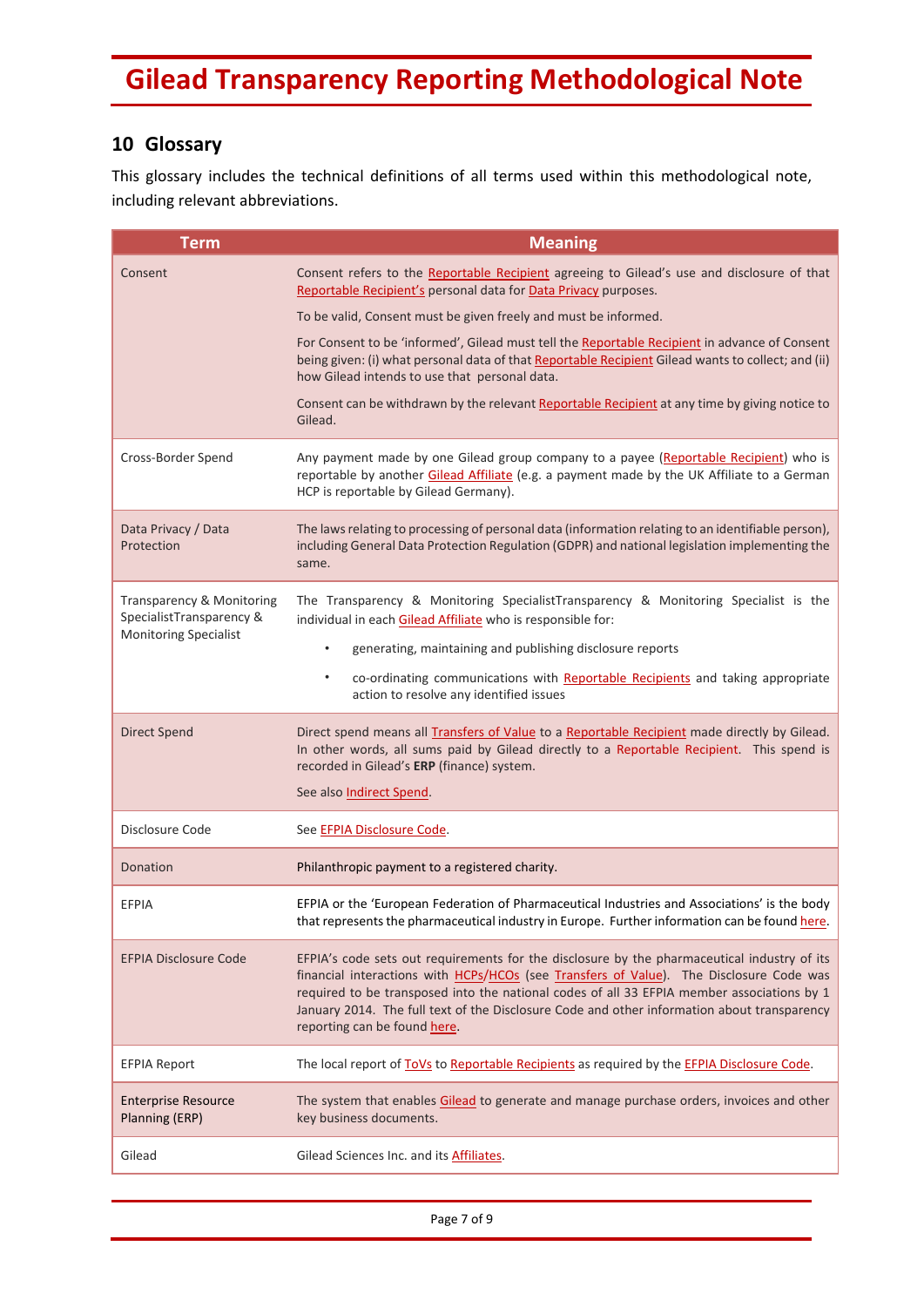| <b>Gilead Affiliate</b>                   | Any Gilead group company in any country, including those outside the EFPIA remit.                                                                                                                                                                                                                                                                                                                                                                                                                                                                                    |
|-------------------------------------------|----------------------------------------------------------------------------------------------------------------------------------------------------------------------------------------------------------------------------------------------------------------------------------------------------------------------------------------------------------------------------------------------------------------------------------------------------------------------------------------------------------------------------------------------------------------------|
| Grant                                     | Funding given to independent organisations, such as HCOs, for particular projects.                                                                                                                                                                                                                                                                                                                                                                                                                                                                                   |
| <b>Healthcare Organisation</b><br>(HCO)   | The definition given in the EFPIA Disclosure Code is:<br>"Any legal person:<br>that is a healthcare, medical or scientific association or organisation (irrespective of<br>(i)<br>the legal or organisational form) such as a hospital, clinic, foundation, university or<br>other teaching institution or learned society (except for patient organisations within<br>the scope of the EFPIA PO Code) whose business address, place of incorporation or<br>primary place of operation is in Europe; or<br>through which one or more HCPs provide services."<br>(ii) |
| <b>Healthcare Professional</b><br>(HCP)   | The definition given in the EFPIA Disclosure Code is:<br>"Any natural person that is a member of the medical, dental, pharmacy or nursing professions<br>or any other person who, in the course of his or her professional activities, may prescribe,<br>purchase, supply, recommend or administer a medicinal product and whose primary practice,<br>principal professional address or place of incorporation is in Europe. For the avoidance of doubt,<br>the definition of HCP includes:                                                                          |
|                                           | (i)<br>any official or employee of a government agency or other organisation (whether in<br>the public or private sector) that may prescribe, purchase, supply or administer<br>medicinal products; and<br>any employee of a Member Company whose primary occupation is that of a<br>(ii)<br>practising HCP,<br>but excludes:<br>all other employees of a Member Company; and<br>(x)<br>a wholesaler or distributor of medicinal products."<br>(y)                                                                                                                   |
| <b>Indirect Spend</b>                     | Indirect spend means all Transfers of Value to a Reportable Recipient which are made by a                                                                                                                                                                                                                                                                                                                                                                                                                                                                            |
| <b>Investigator Sponsored</b><br>Research | Third Party Vendor on Gilead's behalf.<br>Research may be undertaken by individual HCPs and / or HCOs where they would like to<br>investigate a particular aspect of a Gilead medicine. Gilead may choose to support this research<br>by paying a Grant to the relevant HCO.                                                                                                                                                                                                                                                                                         |
| <b>Patient Organisation</b>               | Patient organisations are not-for-profit organisations (including the umbrella organisations to<br>which they belong), mainly composed of patients and/or caregivers, that represent and/or<br>support the needs of patients and/or caregivers.                                                                                                                                                                                                                                                                                                                      |
| Reportable Recipient                      | Means any HCPs/HCOs in relation to whom Gilead is required to disclose the Transfers of Value<br>that it makes.                                                                                                                                                                                                                                                                                                                                                                                                                                                      |
| Reportable Spend                          | All Transfers of Value made by any Gilead Affiliate, or by any third party on behalf of any Gilead<br>Affiliate, to any Reportable Recipient.                                                                                                                                                                                                                                                                                                                                                                                                                        |
| <b>Reporting Engine</b>                   | The database and reporting system that holds ToV data and enables Gilead to produce the<br>EFPIA Reports in the appropriate format and language for each EFPIA reporting country.                                                                                                                                                                                                                                                                                                                                                                                    |
| <b>Reporting Engine Provider</b>          | The software company that owns the Reporting Engine and maintains it for Gilead.                                                                                                                                                                                                                                                                                                                                                                                                                                                                                     |
| Sponsorship                               | Individual Sponsorship - financial support for Reportable Recipients to attend educational<br>events including travel, accommodation and/or registration fees.<br>Event Sponsorship - financial support for Third Party educational events.                                                                                                                                                                                                                                                                                                                          |